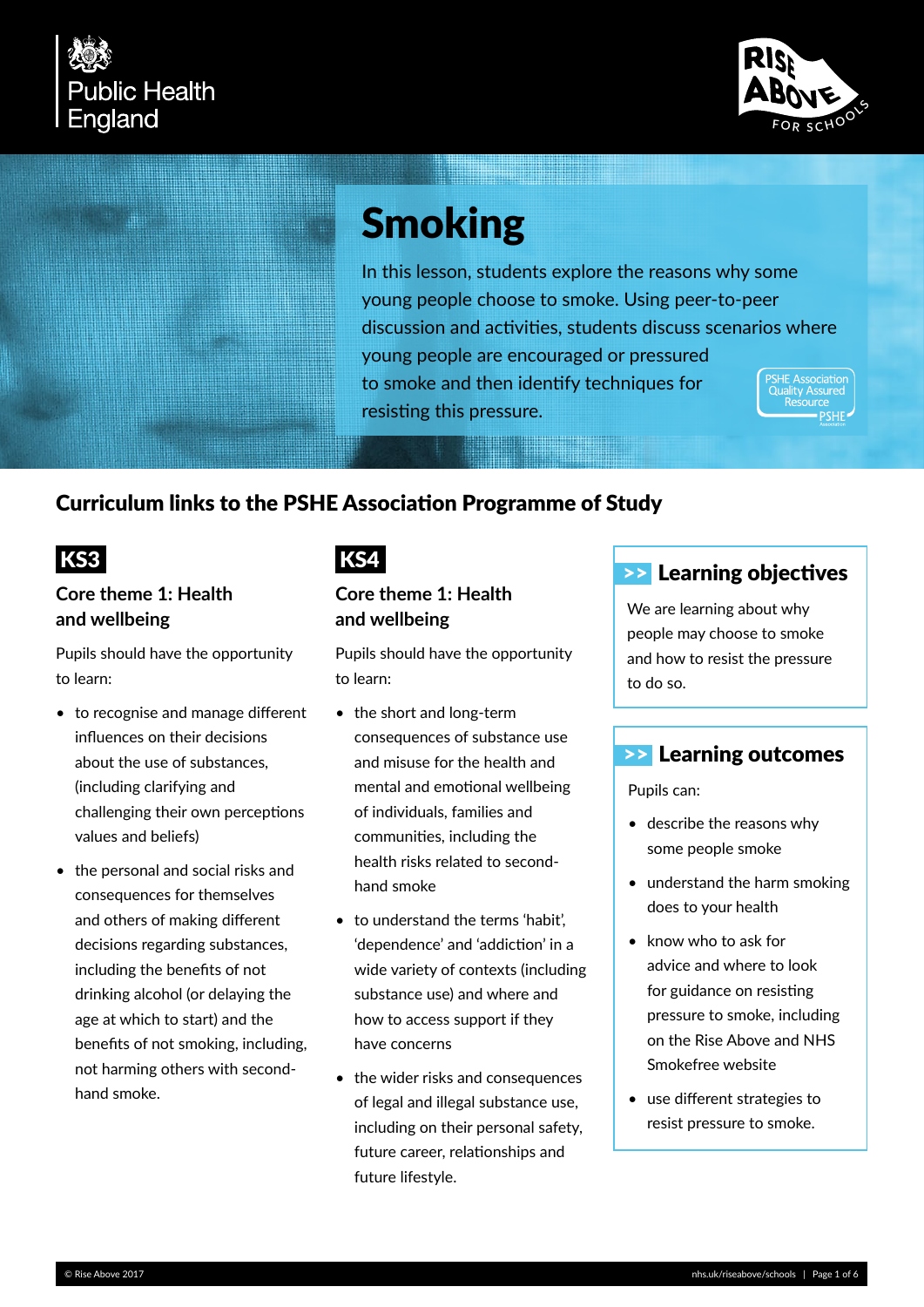

# **Preparation**

Before delivering the lesson:

- visit the Rise Above website [\(riseabove.org.uk\)](http://riseabove.org.uk) and [Rise Above YouTube](https://www.youtube.com/user/riseabovechannel) channel and familiarise yourself with its content
- read through **[Introduction to Rise Above](http://nhs.uk/riseabove/schools)**.

The NHS Smokefree website has information about quitting smoking: [www.nhs.uk/smokefree](http://www.nhs.uk/smokefree). This is a good resource to read through before the lesson and, if appropriate, to signpost to students.

#### **Climate for learning**

#### **Anonymous question box**

Read through **[Guidance for learning in a](https://www.pshe-association.org.uk/riseabove)  [safe environment](https://www.pshe-association.org.uk/riseabove)**. This includes advice on:

- developing and revisiting effective ground rules drawn up with students
- familiarity with your school's safeguarding policy and procedures, including Child Protection and other relevant policies
- being prepared in case students make a disclosure
- including and protecting vulnerable students
- using distancing techniques so that students can discuss sensitive issues without being encouraged to make a disclosure
- handling sensitive questions
- involving students with special educational needs or disabilities (SEND).

A question box or envelope should be placed somewhere in the classroom. Students are encouraged to write down any questions that occur to them during the lesson and submit them anonymously. Teachers can address these questions in the next lesson or form time.

Students can also post anonymous questions to the Rise Above Twitter account [\(@We\\_RiseAbove](https://twitter.com/we_riseabove)) and the Rise [Above MTV Wall](https://riseabove.org.uk/wall). You may wish to display these links during the lesson and/or write them on your question box or envelope.

Students can submit question anonymously via Twitter or the MTV wall and will be answered by one of the Rise Above team who are there to help at all times, even over the weekend. Students' anonymity will always be protected and if needed, they will receive advice as to where to seek help and guidance from next.

Rise Above moderate every comment and follow a set procedure for managing disclosures and safeguarding.

#### >> Resources

- **[Up to you](https://riseabove.org.uk/article/play-up-to-you)** (pick-a-path film)
- Rise Above website
- Blank A4 paper and pens

# >> Time

60 minutes approximately

# >> Key vocabulary

Smoking, habit, risk, dependence, addiction, peer pressure, stress, resist, refuse, confident, assertive, influence, advice



## Baseline assessment

These starter activities introduce the topic of smoking in a safe, non-threatening way, enabling you to find out what students already know or perceive about smoking. You can choose to revisit them in the plenary to show evidence of students' progress.

Before you begin, establish or review your ground rules for learning in a safe environment.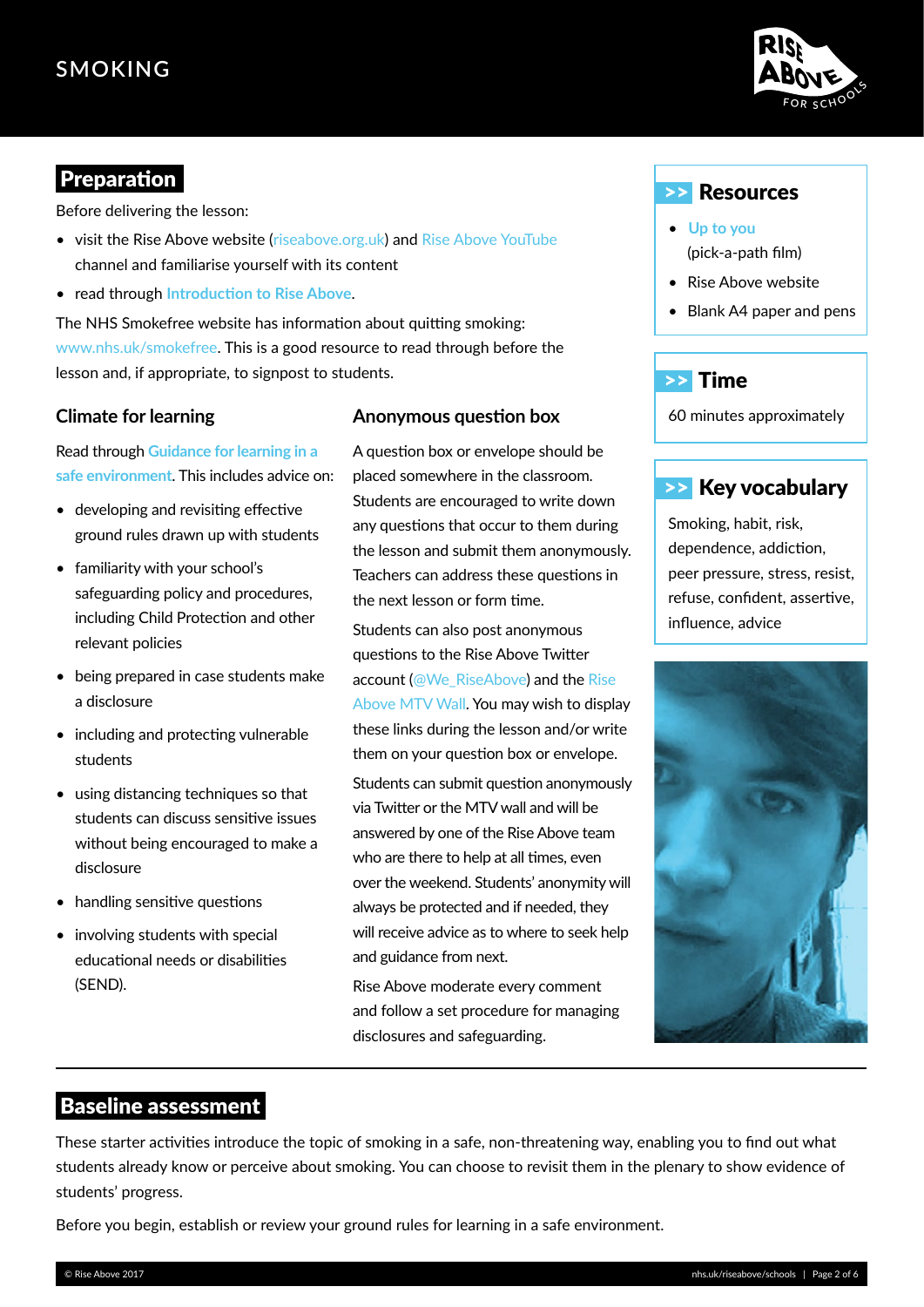



# **Paired mini 'word blasts' (5 minutes)**

This activity enables students to share prior knowledge and feelings about smoking, including misconceptions.

Students get into pairs and create a 'word blast', writing down all the words that come into their head when they hear the word 'smoking'. They then group together with another pair and discuss how their word blasts are similar or different.



### **How do you feel? (5 minutes)**

This is a before and after self-assessment activity. Students reflect on how they feel about the topic of smoking at the beginning of the lesson, and again at the end of the lesson, to see whether their feelings have changed.

Students should answer the question **'How do you feel about smoking and peer pressure?'** by picking an emoji that expresses their feelings. To help them choose their emoji ask students to think honestly about the following yes or no prompt questions:

- How confident are you that you could refuse a cigarette if offered?
- Would you know where to get help if you had questions about smoking?
- Would you know how to advise a friend or relative if they needed help to quit smoking?

Alternatively, students can place themselves on a 'confidence line' with 'Not at all confident' at one end, and 'completely confident' at the other. The emojis (or confidence lines) can be shown to the teacher using mini white boards or handed in on cards at the end of the lesson.

This is a self-reflection activity - students should never be asked to share personal information with their peers.

# Core activities

#### **It's up to you (15-20 minutes)**

In pairs or small groups, students play the online game [4](https://riseabove.org.uk/article/play-up-to-you/) '**[Up to you](https://riseabove.org.uk/article/play-up-to-you)** film' on their phones or on a school device, and see how they would respond in some challenging situations. They should discuss each decision they make as they play the game.

If time permits, use the following differentiated questions as prompts for further discussion:

#### **Lower**

- What's it like when someone older puts you on the spot?
- Why might someone older ask you if you want to smoke?
- What are the reasons you might want to say no to smoking? (Health, social, financial reasons).
- Why could it be hard to say 'no' if you're asked?
- Who could help you out if you've started smoking and want to stop?

#### **Higher**

- Why do some people start smoking?
- Why might they ask you to join in smoking?
- How might they respond if you say 'no'?
- How can you say 'no' confidently?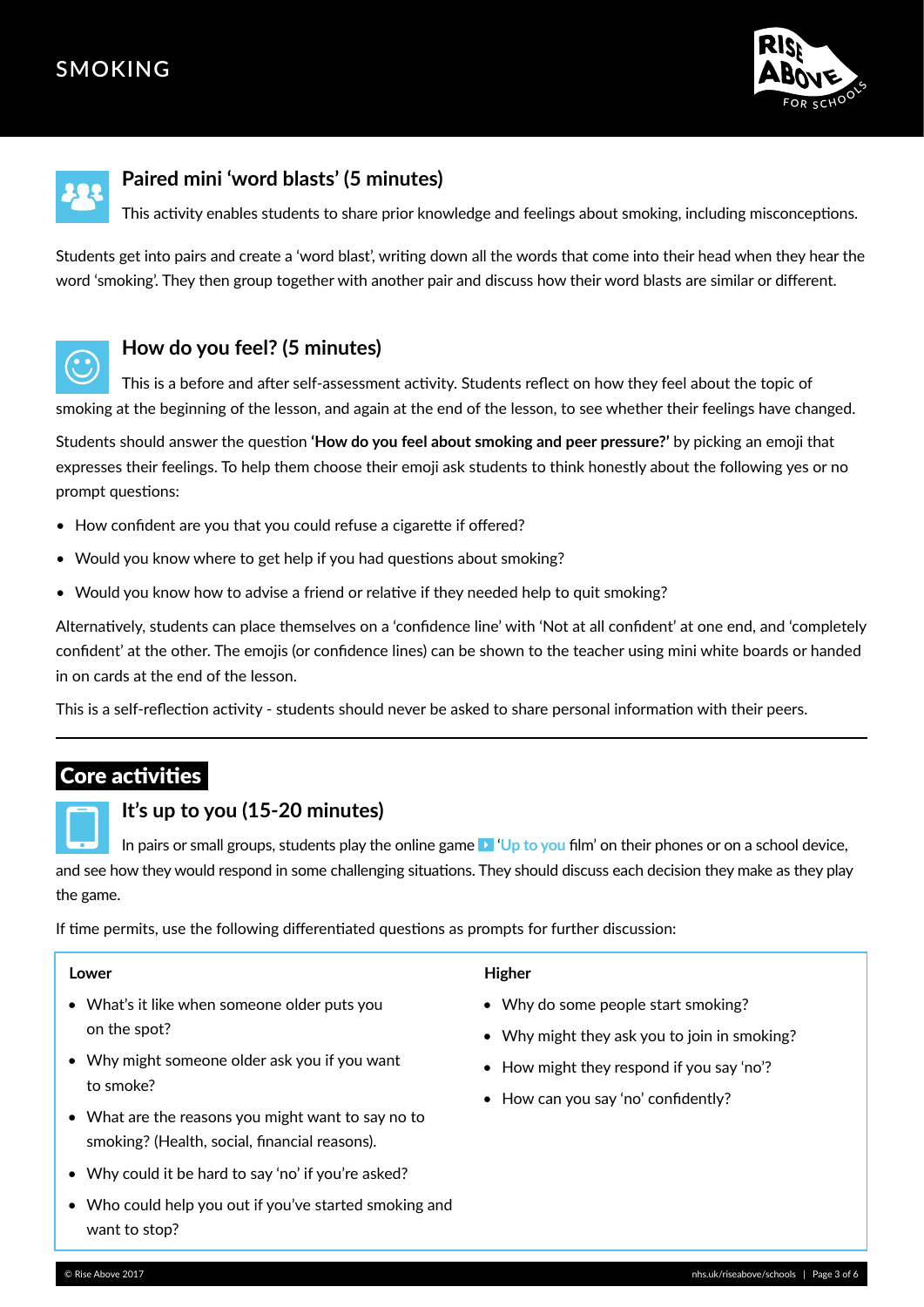



# **What would Hannah do? (10 minutes)**

Back in pairs, students discuss the following scenarios using guided questions to help them:

- 1. Hannah (or Harry), aged 14, finds cigarettes in her/his older sister's bedroom.
- 2. Hannah is in the park with her friends, who are smoking. Someone she really likes offers her a cigarette.
	- What might Hannah do in these scenarios?
	- Why might Hannah choose to start smoking? What are the reasons she would not want to? (Health, social, financial reasons).
	- Why might Hannah continue to smoke?
	- How are the two scenarios different? In which one is Hannah more likely to start smoking? Why?
	- How does peer influence affect our choices?

Students draw out a 'Head, Heart and Hands' diagram for Hannah, labelling her thoughts, feelings and actions in each scenario.



#### **Think, Pair, Share (15-20 minutes)**

There is lots of content on the Rise Above website [\(riseabove.org.uk](http://riseabove.org.uk)) giving information about smoking, peer influence and how to have difficult conversations when asking for help. Explain to students that Rise Above was created by young people for young people, and that it's a safe and anonymous space for them to find helpful information and talk about the things that matter to them.

Allow students to browse the site independently. Be on hand to answer students' questions if needed.

In their pairs, students should imagine that Hannah has started smoking and asked them for their opinions and advice. They should browse the Rise Above site independently at this point to find any information or advice that they think would be useful for Hannah or anyone else who has questions about smoking. Each pair should then join with another pair to share their initial thoughts. Pairs can give constructive feedback to one another and build positively on the ideas they found and shared.

If students don't bring it up themselves, it is important to emphasise to the class that the most successful method of quitting smoking is with a local stop smoking service. Details can be found here: [www.nhs.uk/smokefree/help](http://www.nhs.uk/smokefree/help-and-advice/local-support-services-helplines)[and-advice/local-support-services-helplines](http://www.nhs.uk/smokefree/help-and-advice/local-support-services-helplines)

Students can advise friends or relatives to access those services.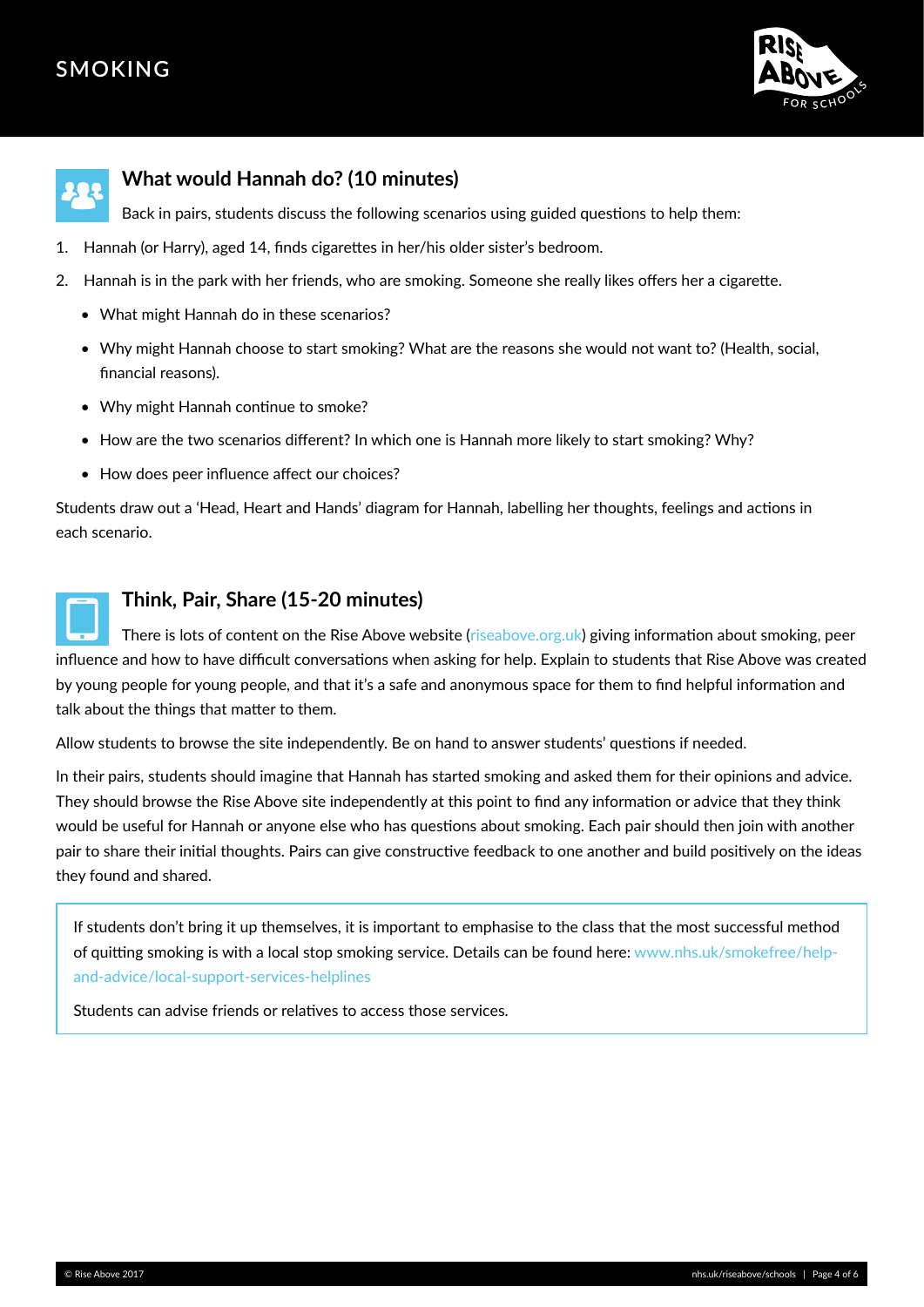

# **Plenaries**

Use these plenary ideas to summarise learning and identify next steps.



## **How do you feel? (5 minutes)**

Students think back to the emoji or confidence line that they shared at the start of the session in answer to the question **'How do you feel about smoking and peer pressure?'** Now they should choose another emoji, or position themselves on the confidence line, to answer the same questions, using the following prompt questions to help them:

- Have your feelings about smoking changed since then?
- Do you feel more confident in dealing with situations such as your friends smoking?
- Do you know where to get help if you need it?

The emojis (or confidence lines) can be shown to the teacher using mini white boards or handed in on cards at the end of the lesson.

## **I can! (5 minutes)**

Students should complete one or two 'I can' statements that identify how they can now respond to or help a friend and share them with the class: ✓

- If I get a text from a friend who's being pestered to smoke, I can...
- If my friend is offered a cigarette in front of others, I would advise them to…
- If my friend or relative wants to stop smoking I would advise them to… (Students should be referring to local stop smoking services here).

Making a public commitment can make it more likely that a person will stick to their promise. If appropriate, your students can make pledges in their own words, not to smoke and not to encourage others to smoke.

Before the end of class, remind students about the importance of asking for help if they need it, and encourage them to visit Rise Above in their own time, along with other helpful websites and sources of information.